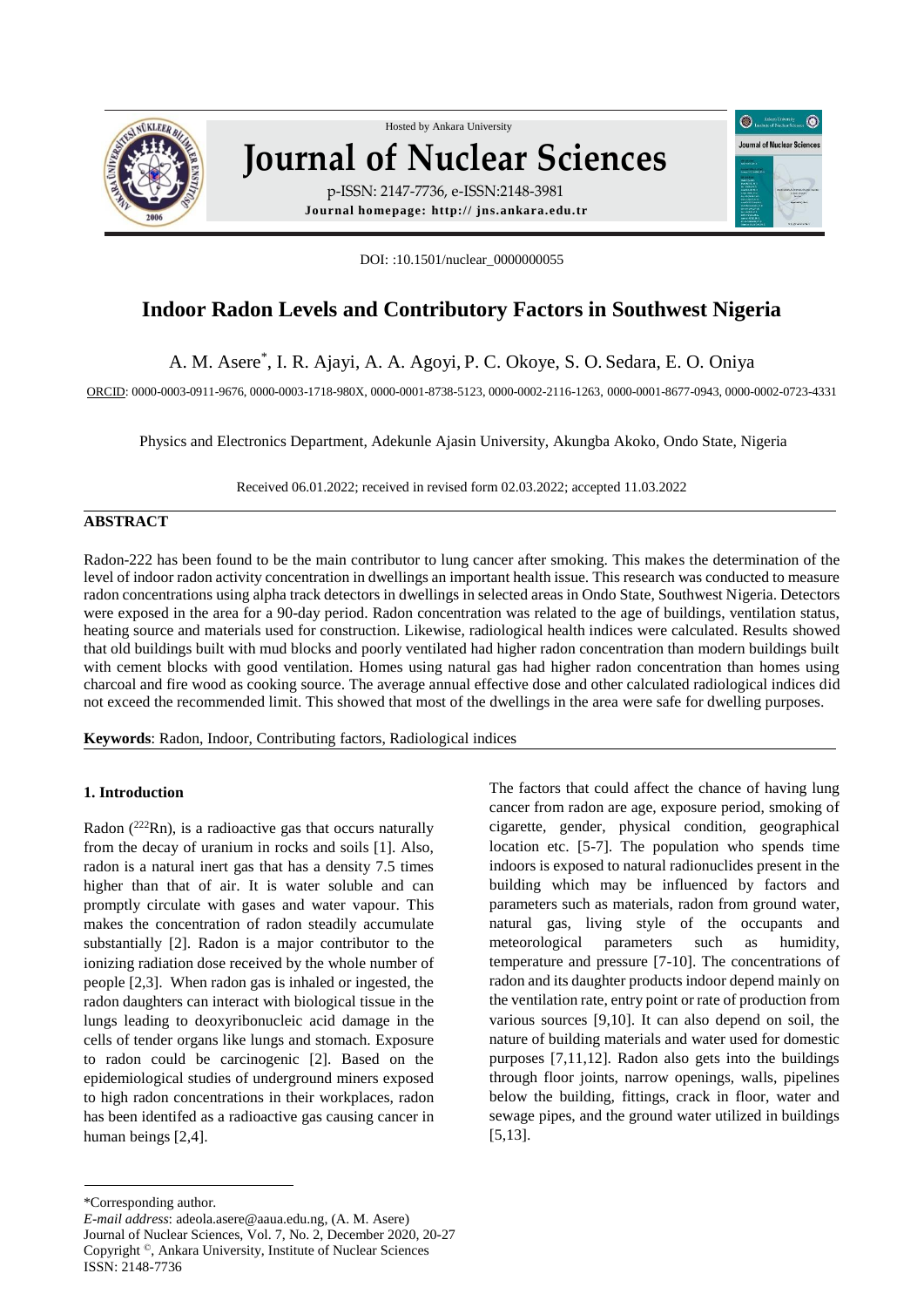The concentration of radon indoors is always higher than the radon concentration outdoors. The sealing of buildings to preserve energy limits the intake of outdoor air and reduces the ventilation inside. Usually inside buildings are at a lower pressure than the environmental atmosphere, that tends to suck in radon from the soil through cracks or narrow openings in the floor [14-16]. Most of the energy released by the radon decay series is in the form of an alpha particle. The radio-toxicity of radon in ambient air depends on the aggregate of all the energies of the emitted alpha particles from the decay of all the radon daughters existing in that volume of air and not on the radon concentration [4]. Exposure to radon would pose a risk at any threshold concentration. Even at low concentrations, radon could result in a small risk of lung cancer.

Despite the fact that radon concentration in Nigeria had been measured in several places and in different environments [13,17-20], very sparse data still exist. Likewise, a review has been done on radon, radon risk, public view, awareness, and so many more have been done by many researchers [16,21-26]. However, due to the large area of Nigeria, there is little documented research on radon studies in the research area. This research would add to the baseline data and knowledge of radon levels in the study area.

In this research, a long term passive alpha track test kits were used to measure the concentration of radon in the dwellings and their relationship with age of building, the type of materials used in constructing the buildings (block, cement), ventilation status and heating source [27] were determined. Also related risks such as exposure to radon progeny, annual effective dose, lung cancer cases per year per million people, potential alpha energy concentration and equilibrium equivalent daughter concentration were estimated.

#### **2. Materials and Methods**

#### **2.1 Geography and Geology of the Study Area**

The study area for this research work is Akoko area in Ondo State, Southwestern Nigeria. The area consists of 4 Local Government areas (LGA) out of the 18 LGA in Ondo State. The study covers 19 communities in the 4 Local Government Areas (LGAs). The LGAs include Akoko North East (AKNE) with the headquarters in Ikare Akoko, Akoko North West (AKNW) with the headquarters in Oke Agbe, Akoko South West (AKSW) with the headquarters in Oka Akoko and Akoko South East (AKSE) with the headquarters in Isua Akoko. Akoko area is situated in the Northern Senatorial District of Ondo State, Southwestern Nigeria. It lies between longitude  $5^{\circ}30^1$  and  $6^{\circ}30^1$  of Greenwich meridian and

latitude  $7^{\circ}20^{1}$  and  $7^{\circ}45^{1}$  north of the equator. The study area comprises of undulating lowlands with separated hills. It is situated within the transition zone of the tropical equatorial climate of Southern Nigeria and tropical continental climate of Northern Nigeria. The area has a total rainfall nearly 1200 mm and mean temperature of around 21°C. The annual temperature range is roughly 3°C [28]. Akoko area lies in the basement complex of Southwestern Nigeria [28]. In some parts of the area, there are quarry industries, as the area is endowed with igneous rock such as the granite gneiss. This type of rock had been identified to contain high level of radionuclides [3]. The geology map of Ondo state, Nigeria is shown in Fig.1.



*Fig. 1 Geological Map of Ondo State*

#### **2.2 Description of the Measurement Technique**

The dosimeters used to measure indoor radon in this study were previously calibrated long term passive Alpha Track Test kits AT-100 of size  $(2.3 \text{ by } 5.3)$  cm<sup>2</sup> in area, manufactured by the ACCUSTAR Laboratory, in the United States of America. The picture of this detector is in Fig.2. A total of one hundred and two detectors were distributed in the 4 (LGAs) of Akoko area, Ondo State. The choice of the locations was based on the stratified random sampling. To start the test, the sealed bags containing the device were torn open but for a blank test the bag was not opened. The detectors were hanged at least three feet away from the exterior doors or windows and two meters from the ground level (breathing zone). Each detector was exposed for a minimum undisturbed period of nine months. The long term test provides a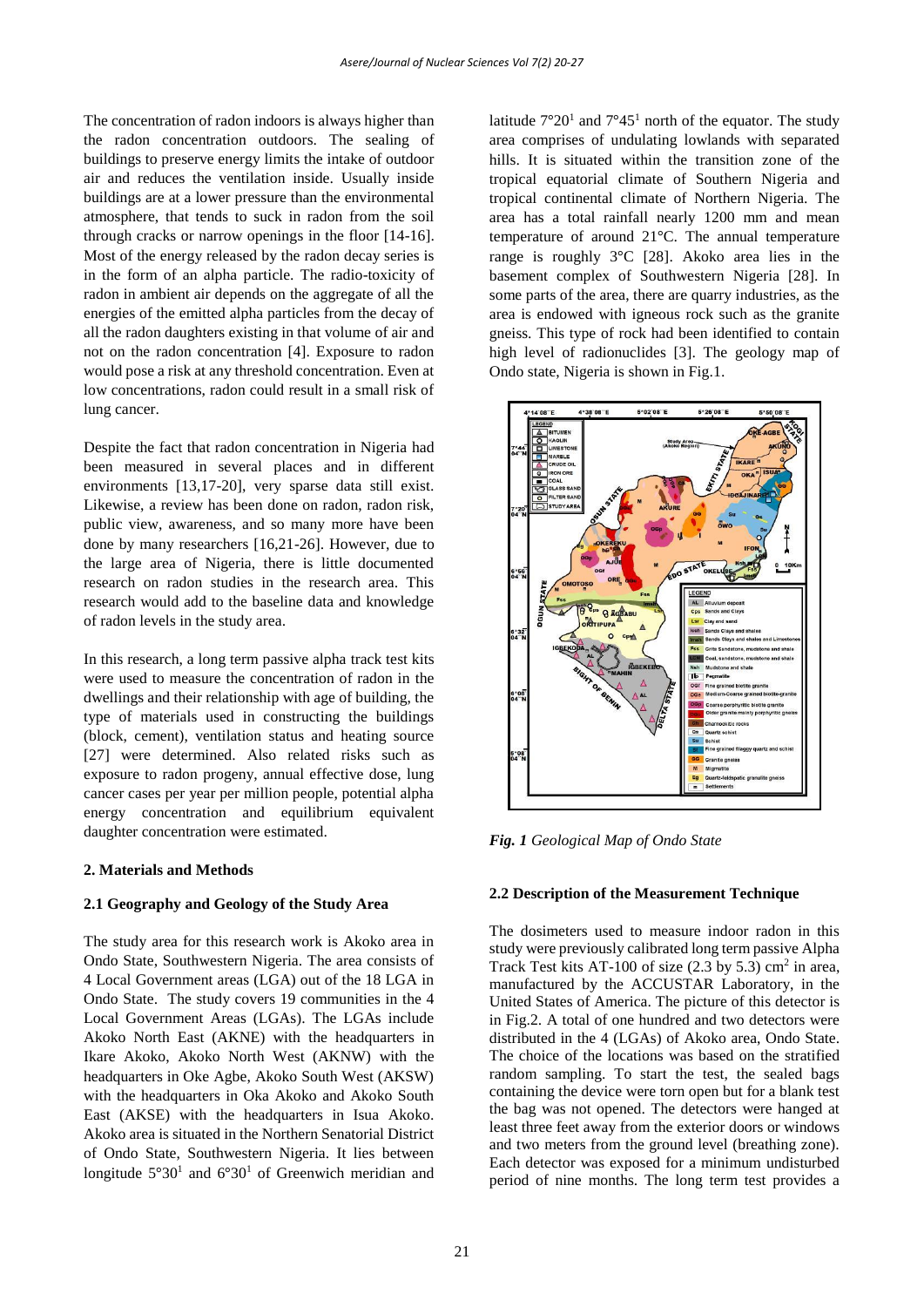closer representation of the radon concentration over different seasons, living conditions and building conditions. One of the relevant purposes of radon survey is to try to identify the dwelling characteristics and other parameters that could explain part of the variability observed in radon concentration levels. For this purpose, questionnaires were set up in order to collect information on such parameters.

Before sampling was done, the house owners were adequately sensitized, and their consent sought. Questionnaires was distributed to them to gather certain information about their houses. Such information includes block used, ventilation status, age of building, natural energy used for cooking [29]. After filling of the questionnaires, the detectors were installed at the desirable locations. The detectors' serial number, location and information about each house were filled in the spaces provided in the questionnaire. The detectors were removed after nine months of exposure and immediately placed inside a sealed nylon so that no new track will be recorded on it prior to etching. The detectors with filled datasheets were packed in a plastic zip top bag and shipped back to ACCUSTAR Laboratory, Canada, immediately after complete removal of all detectors where the detectors were etched, scanned and analyzed for radon concentration.



*Fig. 2 Alpha Track Test Kits*

The buildings were then grouped into two categories based on the factors that could contribute to the indoor radon concentrations. These contributing factors includes:

- The ventilation status: A room with two or more windows and a door is considered to have good ventilation, as there would be cross ventilation, while a room with no window or one window and a door is considered to be poorly ventilated.
- The type of block used for the building: Buildings with cement block plastered with cement were grouped as modern buildings

while buildings with mud block plastered with cement or not plastered at all as old buildings.

- Age of the buildings at the time of measurements were taken: Buildings with ages below 30 were grouped as modern buildings while buildings with ages 30 and above were grouped as old buildings.
- The heating source: Homes where natural gas and kerosene are used were grouped together while homes where kerosene, fire woods and charcoal were used were equally grouped together.
- Buildings with good ventilations, low age, and built with cement blocks and plastered with cement were grouped as modern buildings while buildings built mud blocks of old age coupled with poor ventilation were grouped as old buildings.

## **3. Calculation of Radiological Health Indices**

## **3.1 The Potential Alpha Energy Concentration (PAEC)**

The PAEC in WLM was determined using [11,30,31]

$$
PAEC (WLM) = \frac{C_{rn} \times F}{3700} \tag{1}
$$

Where  $C_{rn}$  is the radon concentration, F, which is (0.4), is the equilibrium factor of radon and its daughter products [3]

#### **3.2 Exposure to Radon Progeny**

Exposure to radon progeny (EP) in WLMY-1 was determined by relating it to the radon concentration using the following expression [31]

$$
EP (WLMY^{-1}) = \frac{8760 \times n \times F \times C_{rn}}{170 \times 3700}
$$
 (2)

Where  $C_{rn}$  is concentration of radon in Bqm<sup>-3</sup>, n is the indoor occupancy fraction of time (0.8), 8760 is the numbers of hours per year, 170 is the hours per working month and F is the radon equilibrium factor.

## **3.3 Annual Effective Dose, He (mSvy-1 )**

The annual mean dosage  $(mSvy^{-1})$  to the residents due to indoor radon was determined using the equation [13,15,32,33].

$$
H_E = C \times F \times H \times T \times D \tag{3}
$$

Where C is the concentration of indoor radon in Bqm<sup>-3</sup>, F is the indoor  $^{222}$ Rn equilibrium factor. This is 0.4 for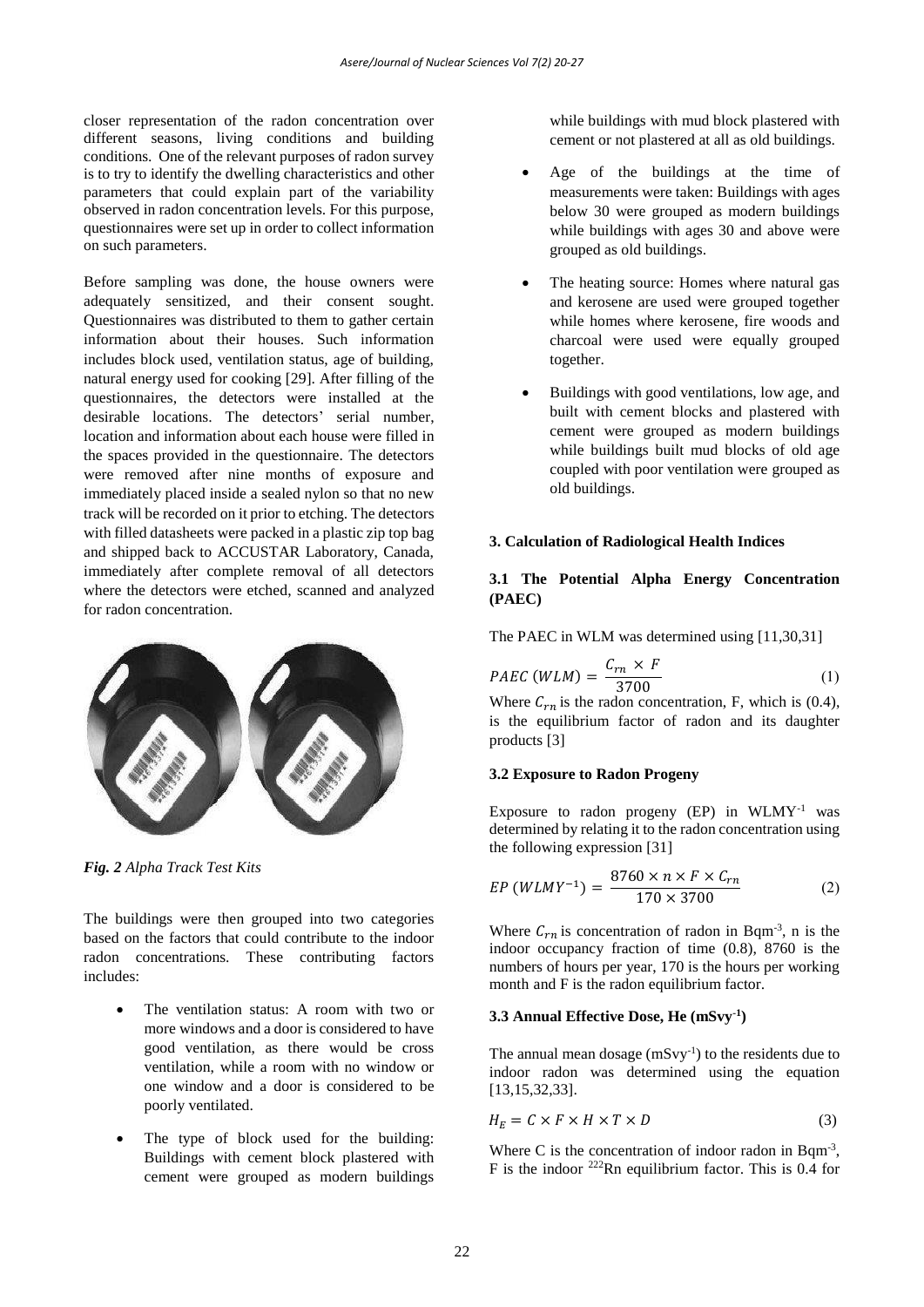the indoor measurement. T is the occupancy time (8760 hours for occupying the house for one year), H is the occupancy factor which is 0.8 for the indoor measurement, D is the dose conversion factor for the whole body dose calculation  $(9.0x10^{-6} \text{ mSv}^1)$  per Bqm<sup>-</sup> 3 ).

## **3.4 The Lung Cancer Cases Per Year Per Million Persons, CPPP (MPY)**

Radon disintegrates quickly giving tiny particles that are radioactive. These radioactive particles have the tendency to damage or mutilate the lung cells if breathed in. Radon can be carcinogenic. The risk factor of lung cancer induction,  $18 \times 10^{-6}$  mSv, was used to estimate the lung cancer cases per million persons using the expression [31,33].

$$
CPPP = 18 \times 10^{-6} \times H_E \tag{4}
$$

## **Table 1**. Radon concentration by LGA in Akoko area

#### **4. Results and Discussions**

Natural exposure to radon gas and progeny has become a state of difficulty that needs to be resolved world-wide as a result of their harmful effect on human health. Table 1 presents the results of the measured radon activity concentrations in the 4 LGAs. The radon concentration ranges from a minimum value of  $15$  Bqm<sup>-3</sup> to a maximum value of 211 Bqm<sup>-3</sup>. Akoko South East (AKSE) LGA had the highest average radon concentration value of 59.46 Bqm-3 which is higher than the 40 Bqm-3 world. KNE LGAs dwellings are below the 100 Bqm<sup>-3</sup>.

Table 2 presents the average radon concentrations by the determining factors. The variant in radon concentrations observed among different dwellings could be attributed to geological composition of the area, the kind of materials used for building, the heating system, the exchange of air, the effect of the aging on the buildings and the social behaviour of the dwellers [29]. The

| <b>LGA</b>  | Headquarter<br>(Akoko) | Lowest radon conc.<br>$(Bqm^3)$ | <b>Highest</b><br>radon<br>conc.<br>$(Bqm^3)$ | Mean radon conc.<br>$(Bqm^3)$ | No of<br>detectors |
|-------------|------------------------|---------------------------------|-----------------------------------------------|-------------------------------|--------------------|
| <b>AKNW</b> | Oke Agbe               | 15                              | 81                                            | 18.55                         | 38                 |
| <b>AKNE</b> | <b>Ikare</b>           | 15                              | 33                                            | 19.78                         | 12                 |
| <b>AKSW</b> | Oka                    | 15                              | 70                                            | 33.68                         | 32                 |
| <b>AKSE</b> | Isua                   | 15                              | 211                                           | 59.46                         | 20                 |

## **3.5 Equilibrium Equivalent Daughter Concentration, EEDC (Bqm-3 )**

The resulting concentration of short-lived radon progeny was calculated from the radon concentration by using the following relation [31].

$$
EEDC = F \times C_{rn} \tag{5}
$$

#### **3.6 Field Control**

5 blank detectors out of the 102 detectors were used for field background control. All of the 5 detectors recorded less than 15 Bqm-3 which is in agreement with the minimum detectable concentration value (MDC) of 14.8 Bqm-3 for the detectors. In order to ensure quality assurance, field background control measurements are used to ensure that handling, shipping or storage do not cause the alpha track detectors established by the analysis laboratory [2] to respond more strongly than the minimum detectable concentrations.

buildings with good ventilation had a mean radon concentration value of 29.95 Bqm-3 while those with poor ventilation had a higher mean value of 39.42 Bqm 3 . This could be attributed to the little exchange of air in the buildings [34]. Considering the age, buildings with ages of 30 years and above had a mean radon concentration value of 34.21 Bqm-3 while buildings with ages less than 30 years had lower mean radon concentration value of 31.49 Bqm-3 . This could be attributed to the aging of the buildings.

The materials used for the structure are an important contributor to radon inside homes and among them, the materials that are obtained from the Earth are of the significant contribution [11]. Radon concentration is higher in buildings built with mud blocks, plastered or not plastered with cement, with a mean value of  $48.61 \pm 39.62$  Bqm<sup>-3</sup> than buildings built with cement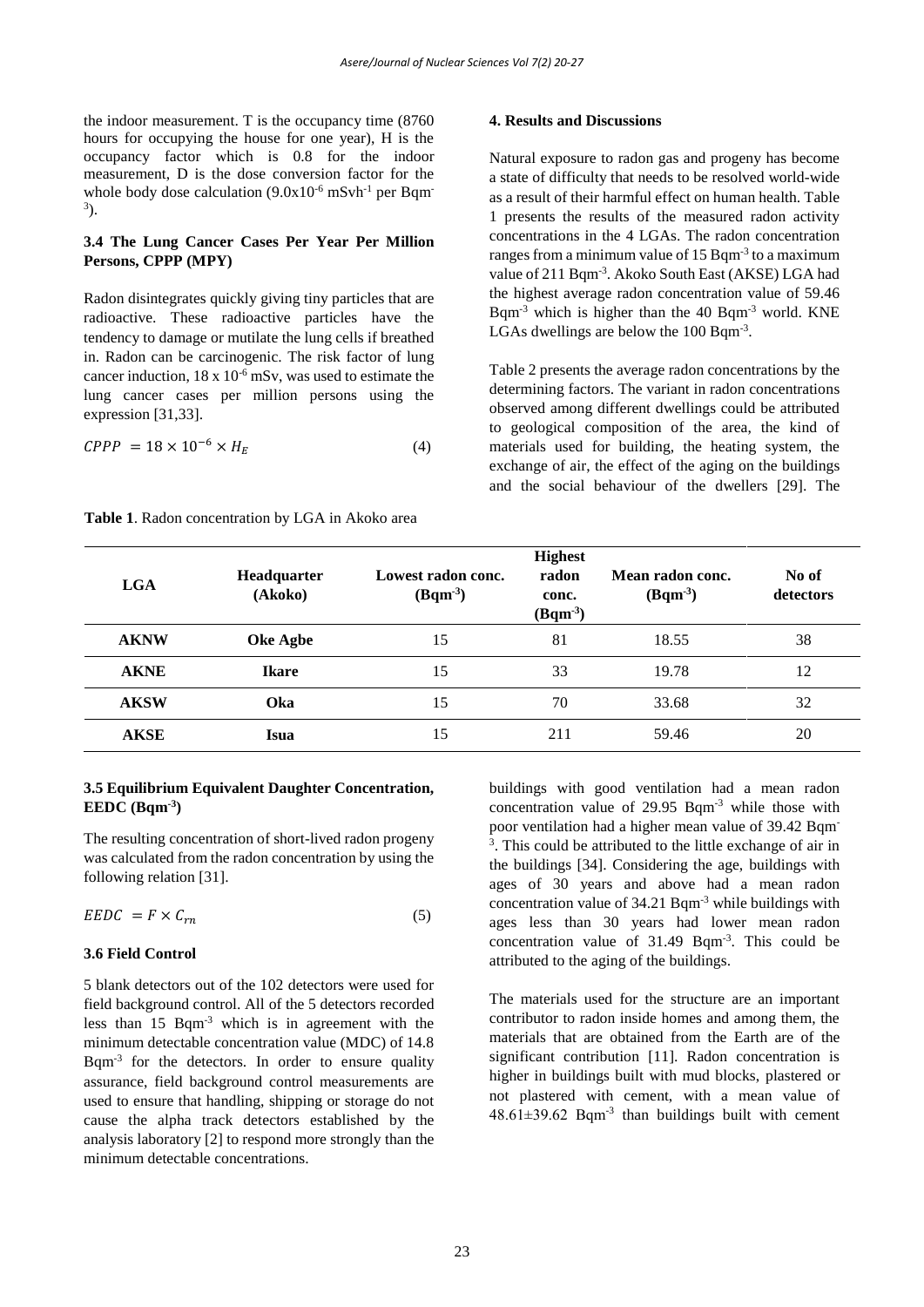| <b>Determining</b><br>factors | <b>Ventilation status</b> |       | Age of building |           | <b>Building material</b> |                    | <b>Heating source</b> |                                 |
|-------------------------------|---------------------------|-------|-----------------|-----------|--------------------------|--------------------|-----------------------|---------------------------------|
|                               | Good                      | Poor  | >30             | $\leq 30$ | Cement $&$<br>Cement     | Mud $\&$<br>Cement | Gas $\&$<br>Kerosene  | Kerosene,<br>Wood &<br>Charcoal |
| No of detectors               | 66                        | 31    | 65              | 32        | 72                       | 23                 | 18                    | 55                              |
| Min. radon<br>conc. $(Bqm^3)$ | 15                        | 15    | 15              | 15        | 15                       | 15                 | 15                    | 15                              |
| Max. radon<br>conc. $(Bqm^3)$ | 211                       | 141   | 211             | 59        | 141                      | 211                | 141                   | 122                             |
| Mean radon<br>Conc. $(Bqm^3)$ | 29.95                     | 39.42 | 31.49           | 34.21     | 28.30                    | 48.61              | 34.39                 | 28.37                           |
| <b>Standard</b><br>deviation  | 29.53                     | 26.99 | 28.97           | 23.87     | 22.94                    | 39.62              | 28.71                 | 20.95                           |

**Table 2**. Radon concentration by contributing factors

block, plastered with cement with a mean value of  $28.30 \pm 22.94$  Bqm<sup>-3</sup>. Buildings in the mud block categories are characterized with cracks on the walls and faulty joints in their walls and floors which permit exhalation of radon from the walls and floors [34]. The use of natural gas in homes and the supply of kitchens are a potential source of indoor radon. Homes where

buildings was higher than that of the modern buildings because of the gaps and faulty joints in their floors, and walls.

Table 4 presents the calculated radiological indices as corresponded with the determining factors. The value of indoor annual effective dose (He) of  $^{222}$ Rn varied from

**Table 3**. Radon concentration in modern and old buildings

| <b>Combined contributing factors</b>               | Modern buildings  | Old buildings |  |  |
|----------------------------------------------------|-------------------|---------------|--|--|
| <b>Mean radon concentration (Bqm<sup>-3</sup>)</b> | $31.49 \pm 29.96$ | 34.21±23.87   |  |  |

natural gas is used for cooking in combination with kerosene had a mean radon value of 34.39±28.71 Bqm-3 while the homes where kerosene, charcoal and fire woods were used had a lower mean radon value of 28.39±20.95 Bqm-3 . Though the concentration of Ra-226 in different materials such as tile, cement, concrete and brick is in the range of  $100-200$  BqKg<sup>-1</sup> [2]. There is minimal effect on increment of the concentration of radon in the indoor air since the quantity of Radon-222 is very low.

Table 3 shows further grouping of the building into old and modern buildings. Modern buildings with good ventilations, young age, and built with cement blocks had a mean value of  $31.49 \pm 29.96$  Bqm<sup>-3</sup> while old buildings built with mud blocks of old age coupled with poor ventilation had a mean value of 34.21±22.87 Bqm<sup>-3</sup>. This showed that old buildings with mud blocks and poor ventilation had the highest radon values compared with the modern buildings with cement blocks and good ventilation system. This could be attributed to age and little exchange of air in the buildings. The rate at which radon emanated from the floors, and walls in mud

0.71 to 1.23 mSvy<sup>-1</sup>. It has a mean value of  $0.87 \pm 0.86$  $mSvy^{-1}$ . The He average value was 1.23 mSvy<sup>-1</sup> in the mud and cement buildings. This is a little higher than the average value worldwide of  $1.15 \text{ mS}$ vv<sup>-1</sup> of [35]. The lung cancer cases (CPPP) varied between 1.29E-05 and 2.21E-05 per million persons per year with an average value of 1.56E-05±3.11E-06 per million persons per year. This is lower when compared with the limit range of 170-230 per million persons recommendation of [36]. Exposure to radon (Ep) varied from 0.13 to 0.21 with an average value of  $0.15 \pm 0.03$  (WLMY<sup>-1</sup>). The results of Ep in indoors of the dwellings in Akoko area were found to be below the range  $(1-2 \text{ WLMY}^{-1})$ , the lower limit of recommendation of NCRP. The equilibrium daughter equivalent (EEDC) concentration varied from 11.32 Bqm<sup>-3</sup> to 19.44 Bqm<sup>-3</sup>. It had a mean value of  $13.74 \pm 2.74$ Bqm-3 . The PAEC ranged from 3.0 mWL to 5.2 mWL and had a mean value of  $3.7\pm0.7$  mWL.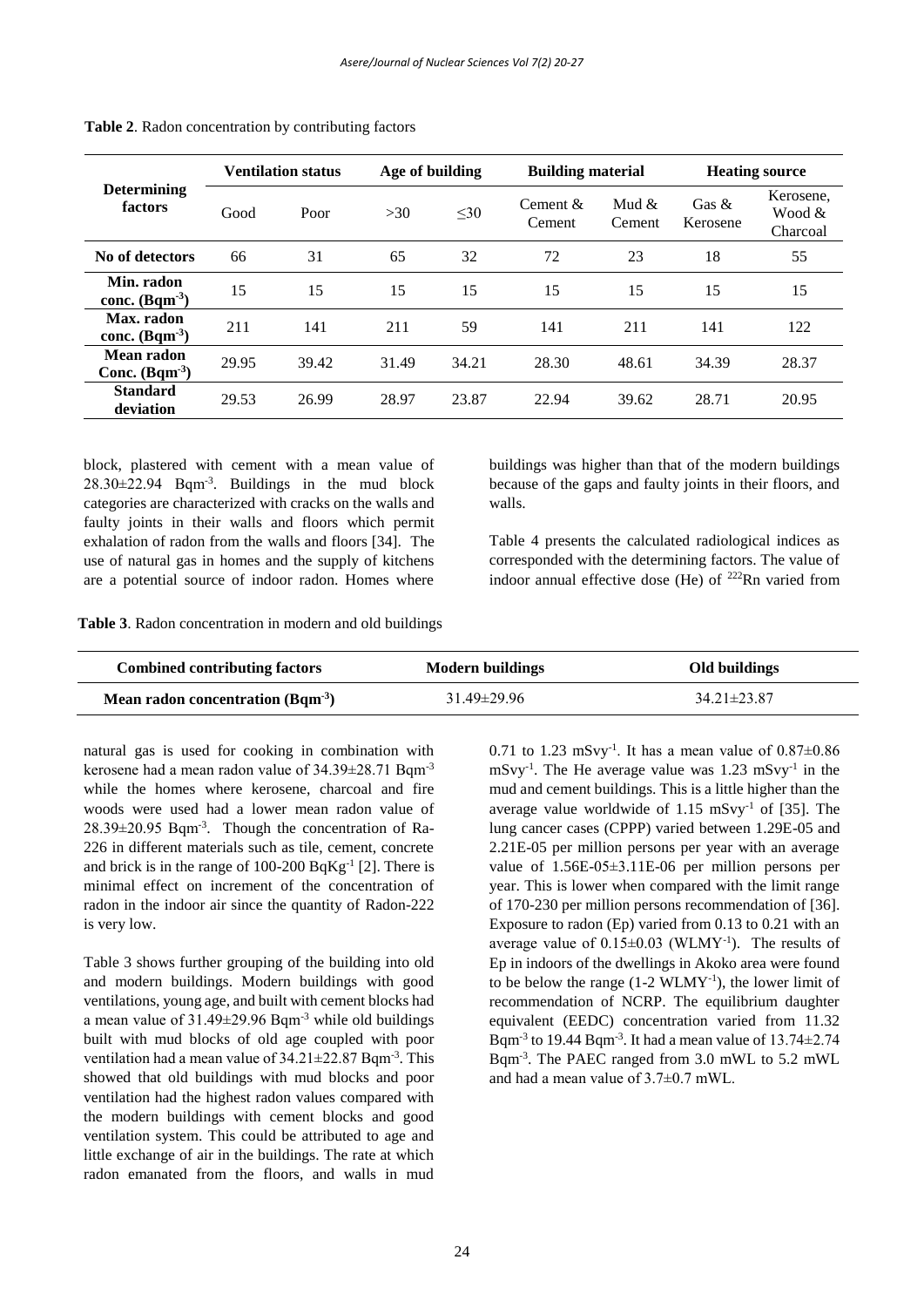| <b>Determining factors</b>   |                                | Mean radon<br>conc.<br>$(Bqm^3)$ | He<br>$(mSvy-1)$ | <b>PAEC</b><br>(WL) | EP<br>$(WLMY-1)$ | <b>CPPP</b><br>(Per MPY) | <b>EEDC</b><br>$(Bqm^3)$ |
|------------------------------|--------------------------------|----------------------------------|------------------|---------------------|------------------|--------------------------|--------------------------|
| Age<br>(years)               | >30                            | 31.49                            | 0.79             | 0.0034              | 0.14             | 1.43E-05                 | 12.60                    |
|                              | $<$ 30                         | 34.21                            | 0.86             | 0.0036              | 0.15             | 1.55E-05                 | 13.68                    |
| <b>Ventilation</b><br>status | Good                           | 29.95                            | 0.76             | 0.0032              | 0.13             | 1.36E-05                 | 11.98                    |
|                              | Poor                           | 39.42                            | 0.99             | 0.0042              | 0.18             | 1.79E-05                 | 15.77                    |
| <b>Building</b><br>material  | Cement &<br>cement             | 28.30                            | 0.71             | 0.0030              | 0.13             | 1.29E-05                 | 11.32                    |
|                              | Mud $&$<br>cement              | 48.61                            | 1.23             | 0.0052              | 0.22             | 2.21E-05                 | 19.44                    |
| <b>Heating</b><br>source     | Gas $&$<br>kerosene            | 34.39                            | 0.87             | 0.0037              | 0.15             | 1.56E-05                 | 13.76                    |
|                              | Kerosene<br>wood &<br>charcoal | 28.37                            | 0.72             | 0.0030              | 0.13             | 1.29E-05                 | 11.35                    |
|                              | Mean                           | 34.34                            | 0.87             | 0.0037              | 0.15             | 1.56E-05                 | 13.74                    |
|                              | Standard<br>Deviation          | 6.86                             | 0.17             | 0.0007              | 0.03             | 3.11E-06                 | 2.74                     |

**Table 4**. Radiological indices corresponding to the determining factors

Fig.3 presents the contribution of the determining factor to the radon concentration in the dwellings. The determining factors in column 1 were plotted against the mean radon concentration in column 2 using pie chart. The contribution of the determining factor to the mean radon concentration was: buildings with mud block and cement building, 17%; poorly ventilated buildings, 14%; buildings where gas and kerosene are used, 13%; buildings with ages less than 30 years, 13%; buildings with ages greater or equal to 30 years, 12%; buildings



*Fig. 3* % Contribution of the contributing factor to radon concentration

with good ventilation, 11%; buildings with kerosene, wood and charcoal, 10%; buildings with cement block and cement plastered, 10%.

#### **Conclusion**

In this research, indoor radon concentrations inside the dwellings in the 4 LGAs of Akoko, Ondo State, Southwest Nigeria, were measured. The results showed that 13% of the dwellings studied in AKSE LGA had radon concentration higher than  $100$  Bqm<sup>-3</sup>. The radon concentrations in the old buildings was higher than that of the modern buildings. The values of the annual effective dose, the lung cancer cases, exposure to radon, and other radiological risks were calculated from radon concentration values and found to be lower than the recommended limits. From the results of this work, it can be concluded that it is necessary for the population in this area to limit the use of mud blocks for the buildings. The people are also advised to improve the ventilation system in their buildings. The sealing of the surfaces, cracks and the openings through which radon enters the homes is recommended. It is absolutely essential to raise the level of public consciousness on the risk of radon gas. This research work provides results that could be added to the database of indoor radon level in Nigeria.

#### **Conflict of Interest**

The authors have no conflict of interest.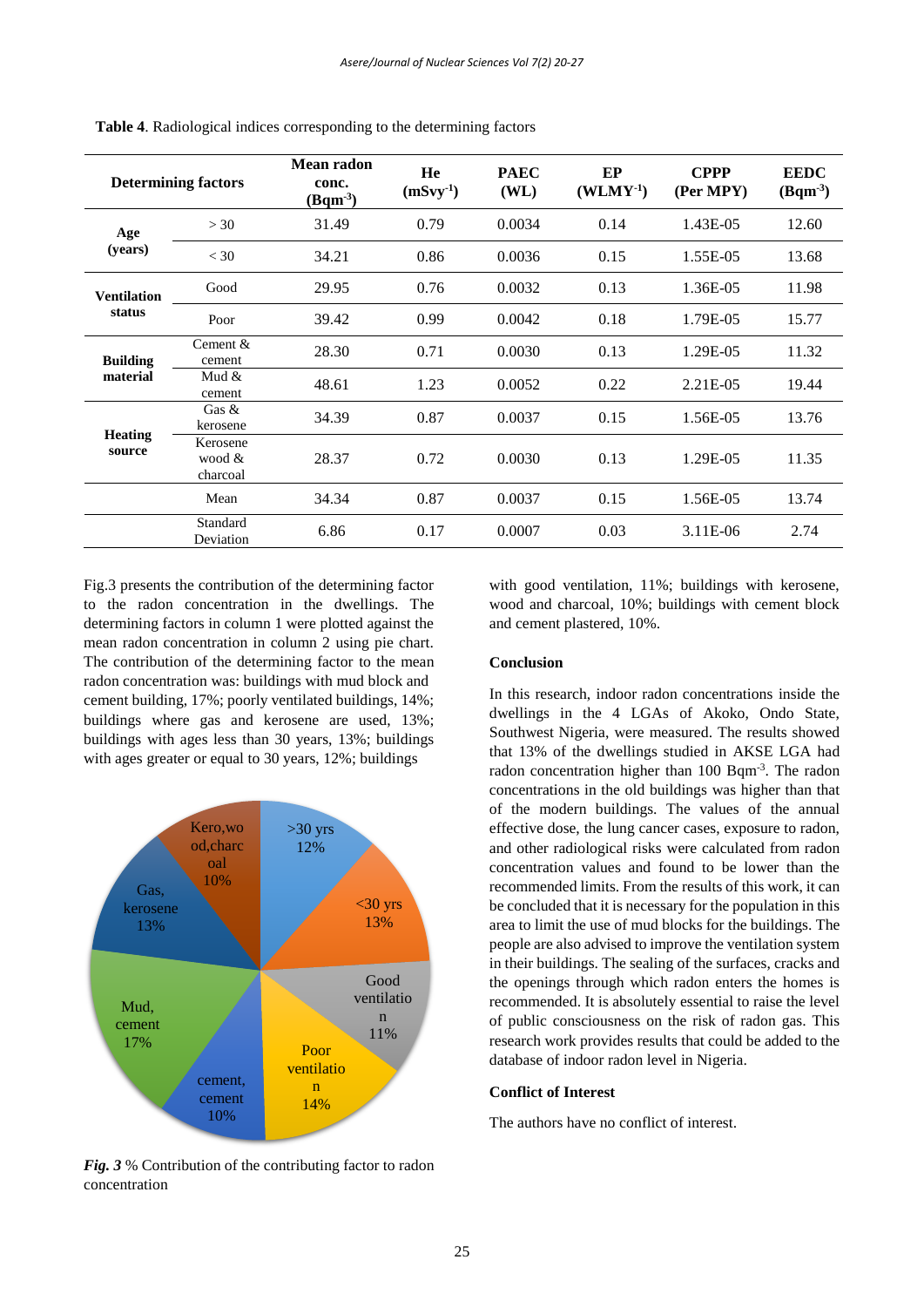## **Acknowledgement**

The authors would like to appreciate the owners of the used buildings for their cooperation and acceptability.

## **References**

[1] D. Vienneau, S. Boz, L. Forlin, B. Flückiger, K. de Hoogh, C. Berlin, M. Bochud, J.L. Bulliard, M. Zwahlen, M. Röösli, "Residential radon – Comparative analysis of exposure models in Switzerland", Environ. Pollut. 271 (2021).

[2] R. Copes, E. Peterson, Indoor Radon a Public Health Perspective, (2014).

[3] UNSCEAR, "Sources and Effects of Ionizing Radiation", UNSCEAR 2000. Report to the General Assembly, with Scientific Annexes, (2000).

[4] ICRP, "Annals of the ICRP Radiological Protection against Radon Exposure", ICRP Publication 126. Ann. ICRP 43(3) (2014).

[5] A.C. Syuryavin, S. Park, M.M. Nirwono, S.H. Lee, "Indoor radon and thoron from building materials: Analysis of humidity, air exchange rate, and dose assessment", Nucl. Eng. Technol. 52, 2370–2378 (2020).

[6] J. Wang, X. Yan, W. Yang, D. Ye, L. Fan, Y. Liao, Y. Zhang, Y. Yang, X. Li, X. Yao, L. Wan, X. Wang, "Association between indoor environment and common cold among children aged 7–9 years in five typical cities in China", Environ. Sustain. Indic. 6, 0–9 (2020).

[7] D.E. Tchorz-Trzeciakiewicz, M. Rysiukiewicz, "Ambient gamma dose rate as an indicator of geogenic radon potential", Sci. Total Environ. 755 (2021).

[8] C. Kim, D. Choi, Y.G. Lee, K. Kim, "Diagnosis of indoor air contaminants in a daycare center using a longterm monitoring", Build. Environ. 204, 108124 (2021).

[9] R. Rabi, L. Oufni, M. Amrane, "Modeling of indoor  $222$ Rn distribution in ventilated room and resulting radiation doses measured in the respiratory tract", J. Radiat. Res. Appl. Sci. 10, 273–282 (2017).

[10] J.A. McGrath, R. Aghamolaei, J. O'Donnell, M.A. Byrne, "Factors influencing radon concentration during energy retrofitting in domestic buildings: A computational evaluation", Build. Environ. 194, 107712 (2021).

[11] N.F. Salih, M.S. Aswood, A.A. Hamzawi, "Effect of porosity on evaluation of radon concentration in soil samples collected from Sulaymania governorate, Iraq", J. Phys. Conf. Ser., Institute of Physics Publishing, (2019).

[12] G. Gandolfo, L. Lepore, A. Pepperosa, R. Remetti, D. Franci, "Radiation protection considerations on radon and building materials radioactivity in Near Zero Energy Buildings", Energy Procedia. 140, 13–22 (2017).

[13] M.R. Usikalu, C.A. Onumejor, J.A. Achuka, A. Akinpelu, M. Omeje, T.A. Adagunodo, "Monitoring of radon concentration for different building types in Covenant University, Nigeria", Cogent Eng. 7 (2020).

[14] L. Ferguson, J. Taylor, M. Davies, C. Shrubsole, P. Symonds, S. Dimitroulopoulou, "Exposure to indoor air pollution across socio-economic groups in high-income countries: A scoping review of the literature and a modelling methodology", Environ. Int. 143, 105748 (2020).

[15] A. Curado, J.P. Silva, S.I. Lopes, "Radon risk assessment in a low-energy consumption school building: A dosimetric approach for effective risk management", Energy Reports. 6, 897–902 (2020).

[16] S. Antignani, G. Venoso, M. Ampollini, M. Caprio, C. Carpentieri, C. Di Carlo, B. Caccia, N. Hunter, F. Bochicchio, "A 10-year follow-up study of yearly indoor radon measurements in homes, review of other studies and implications on lung cancer risk estimates", Sci. Total Environ. 762, 144150 (2021).

[17] J.A. Ademola, O.R. Ojeniran, "Radon-222 from different sources of water and the assessment of health hazard", J. Water Health. 15, 7–102 (2017).

[18] D.T. Esan, R.I. Obed, O.T. Afolabi, M.K. Sridhar, B.B. Olubodun, C. Ramos, "Radon risk perception and barriers for residential radon testing in Southwestern Nigeria", Public Heal. Pract. 1, 100036 (2020).

[19] A. Asere, I. Ajayi, "Estimation of Indoor Radon and Its Progeny in Dwellings of Akoko Region, Ondo State, Southwestern Nigeria", J. Sci. Res. Reports. 14, 1–7 (2017).

[20] Y. Ajiboye, O. Badmus, O. Ojo, M. Isinkaye, "Measurement of Radon Concentration and Radioactivity in Soil Samples of Aramoko, Ekiti State, Nigeria", Int. J. Public Heal. Res. 4, 37–41 (2016).

[21] N. Vogeltanz-Holm, G.G. Schwartz, "Radon and lung cancer: What does the public really know?", J. Environ. Radioact. 192 (2018).

[22] T. Perko, C. Turcanu, Is internet a missed opportunity? "Evaluating radon websites from a stakeholder engagement perspective", J. Environ. Radioact. 212 (2020).

[23] M. Martell, T. Perko, Y. Tomkiv, S. Long, A. Dowdall, J. Kenens, "Evaluation of citizen science contributions to radon research", J. Environ. Radioact. 237, 106685 (2021).

[24] R. Nilsson, J. Tong, "Opinion on reconsideration of lung cancer risk from domestic radon exposure", Radiat. Med. Prot. 1, 48–54 (2020).

[25] V. Jobbágy, M. Hult, "Performance evaluation of a European scale proficiency test on radon-in-water